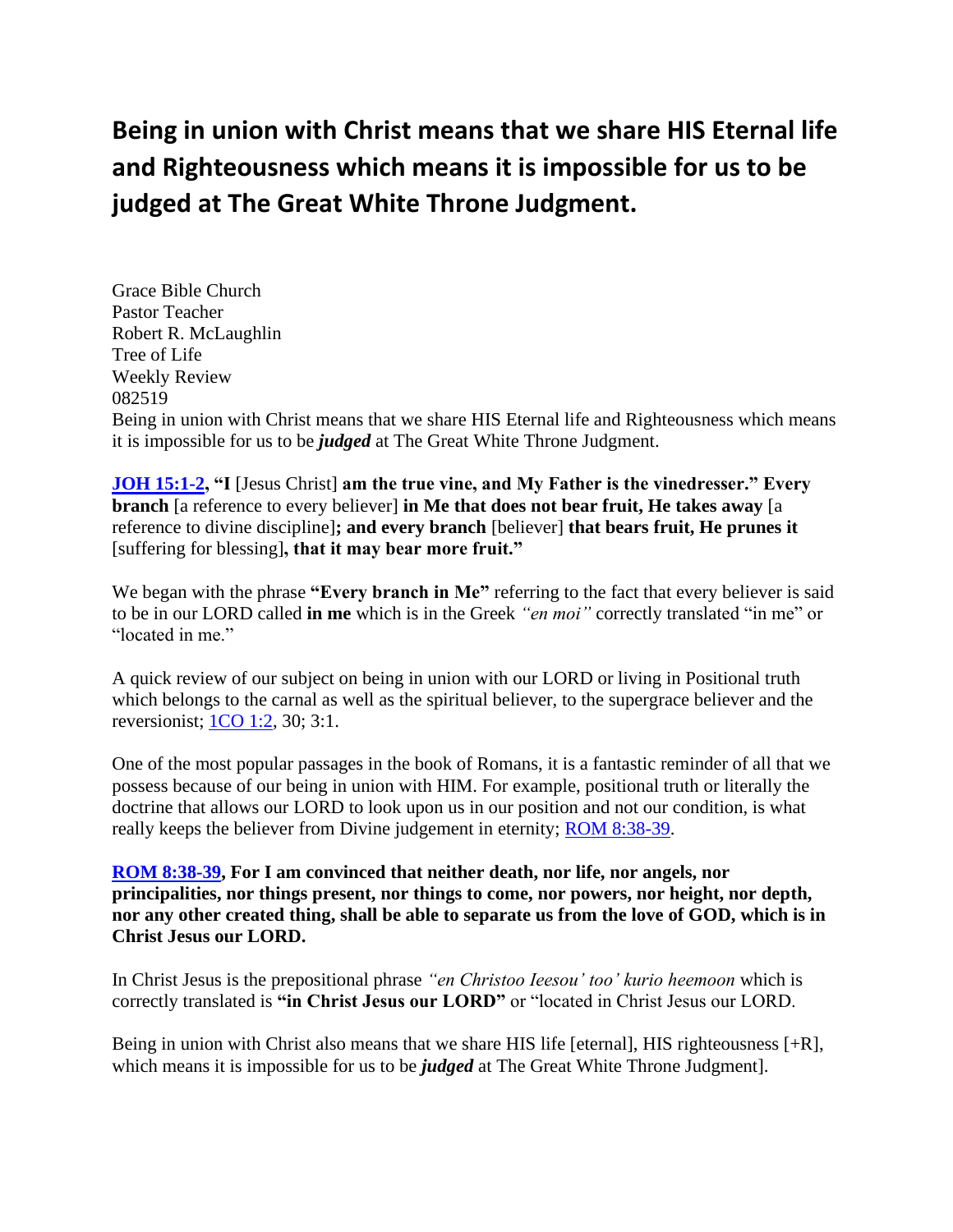Being in union with Christ also means that we share HIS sonship, HIS heirship, HIS priesthood, HIS election, HIS destiny, HIS kingship; all of these are involved in our positional truth; [ROM](https://www.bibleserver.com/text/NIV/Romans8%3A1)  [8:1.](https://www.bibleserver.com/text/NIV/Romans8%3A1) Positional truth also qualifies the believer to live with GOD forever because we are all sanctified or set aside for our LORD for the purpose of honoring Him and respecting Him as we should; [1CO 1:2,](https://www.bibleserver.com/text/NIV/1Corinthians1%3A2)30. That is because if we are going to live with GOD forever there are certain things we must have: for example, we must all have eternal life, not everlasting life but eternal life; [1JO 5:11-12.](https://www.bibleserver.com/text/NIV/1John5%3A11-12) Positional truth also explains both election and predestination.

For example, concerning election, in [ISA 42:1](https://www.bibleserver.com/text/NIV/Isaiah42%3A1) our LORD is called the **Elect One** or the **Chosen One**; **[ISA 42:1,](https://www.bibleserver.com/text/NIV/Isaiah42%3A1) "Behold, My Servant, whom I uphold; My chosen one in whom My soul delights. I have put My Spirit upon Him;**

Then we are told in **[MAT 3:17,](https://www.bibleserver.com/text/NIV/Matthew3%3A17) and behold, a voice out of the heavens, saying, "THIS is My beloved Son, in whom I am well-pleased."**

Then we are told that we are accepted in the beloved; **[EPH 1:6,](https://www.bibleserver.com/text/NIV/Ephesians1%3A6) to the praise of the glory of HIS grace, which He freely bestowed on us in the Beloved.**

The whole point of understanding the doctrine of positional truth is that whatever is said about our LORD is the positive realm is also said about us.

It is vital in our understanding and recognizing that positional truth also exists in two categories: known as retroactive and current. Retroactive means something that began in the past and has present results that benefit the believer whereas current positional truth refers to the truth one is living in presently.

For example, let me illustrate HIS principle to you, when our LORD Jesus Christ died on the cross, the sins of the OSN were poured out on Him and judged, however, human good, which is also a manifestation of the sin nature was not judged, it was rejected.

What is the difference?

The difference was the fact that all the sins of the human race were judged on the Cross as per **[JOH 1:29,](https://www.bibleserver.com/text/NIV/John1%3A29) The next day he saw Jesus coming to him, and said, "Behold, the Lamb of GOD who takes away the sin of the world!**

The payment for sin is called death, that is spiritual death; **[ROM 6:23,](https://www.bibleserver.com/text/NIV/Romans6%3A23) For the wages of sin is death, but the free gift of GOD is eternal life in Christ Jesus our LORD.**

And, who was this gift offered to? The gift was offered to all members of the human race because of [ROM 3:10-20.](https://www.bibleserver.com/text/NIV/Romans3%3A10-20)

For we read, **[ROM 3:10-18,](https://www.bibleserver.com/text/NIV/Romans3%3A10-18) as it is written, "There is none righteous, not even one; There is none who understands, there is none who seeks for GOD; All have turned aside, together they have become useless; There is none who does good, there is not even one. Their throat is an open grave, with their tongues they keep deceiving, The poison of asps is under**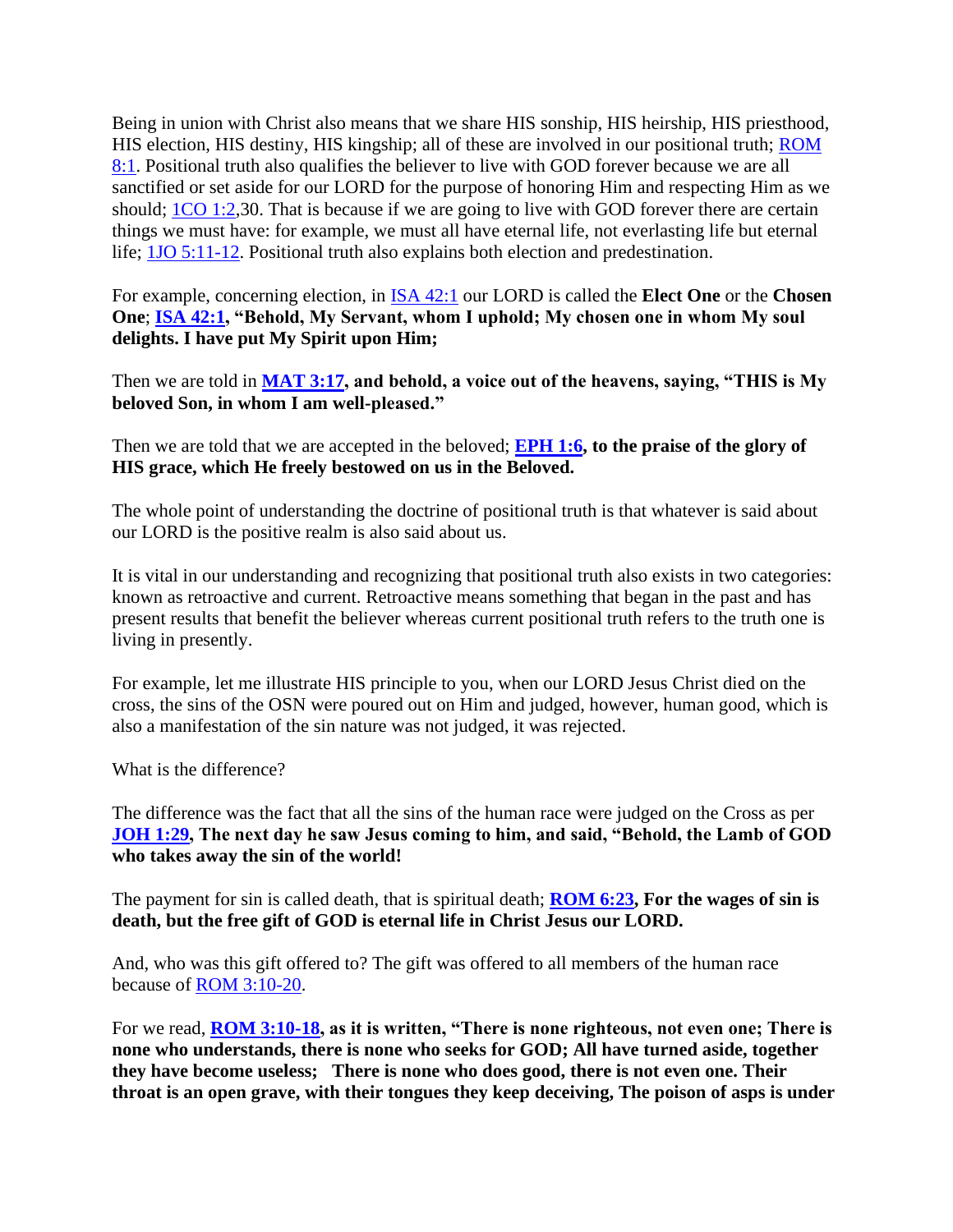## **their lips"; Whose mouth is full of cursing and bitterness Their feet are swift to shed blood, Destruction and misery are in their paths, And the path of peace have they not known. There is no fear of GOD before their eyes."**

Not only are all these principles true, but when we believe in Christ as Savior, we also enter into union with Christ as He is seated at the right hand of the Father.

**[EPH 2:4-6,](https://www.bibleserver.com/text/NIV/Ephesians2%3A4-6) But GOD, being rich in mercy, because of HIS great love with which He loved us, even when we were dead in our transgressions, made us alive together with Christ (by grace you have been saved), and raised us up with Him, and seated us with Him in the heavenly places, in Christ Jesus,**

All of this took place **after** we were entered into union with Christ as HE was upon the Cross. For example, when it comes to positional truth, **when** was positional truth offered to the believer according to the book of Romans.

#### In [ROM 5:8](https://www.bibleserver.com/text/NIV/Romans5%3A8) we read: **But GOD demonstrates HIS own love toward us, in that while we were yet sinners, Christ died for us.**

When it comes to positional truth, when was positional truth related to the believer according to the book of Romans chapter 6? Notice, in

**[ROM 6:3-7,](https://www.bibleserver.com/text/NIV/Romans6%3A3-7) Or do you not know that all of us who have been baptized into Christ Jesus have been baptized into HIS death? Therefore we have been buried with Him through baptism into death, in order that as Christ was raised from the dead through the glory of the Father, so we too might walk in newness of life. For if we have become united with Him in the likeness of HIS death, certainly we shall be also in the likeness of HIS resurrection, knowing tHIS, that our old self was crucified with Him, that our body of sin might be done away with, that we should no longer be slaves to sin; for he who has died is freed from sin.**

Notice we are identified with Christ in HIS death, we are identified with Christ in HIS Resurrection, Ascension, and Session. And so, I hope that you're beginning to see, that the implications of positional truth have to do with the fact that we share what Christ has. hrist is seated at the right hand of the Father, we share everything that Christ has and is.

For example:

- 1. Christ is eternal life; [1JO 5:11-12.](https://www.bibleserver.com/text/NIV/1John5%3A11-12)
- 2. Christ is absolute righteousness  $(+R)$ ;  $2CO$  5:21.
- 1. Christ is elected, we share HIS election; [EPH 1:4.](https://www.bibleserver.com/text/NIV/Ephesians1%3A4)
- 2. Christ has a destiny; we share HIS destiny; [EPH 1:5.](https://www.bibleserver.com/text/NIV/Ephesians1%3A5)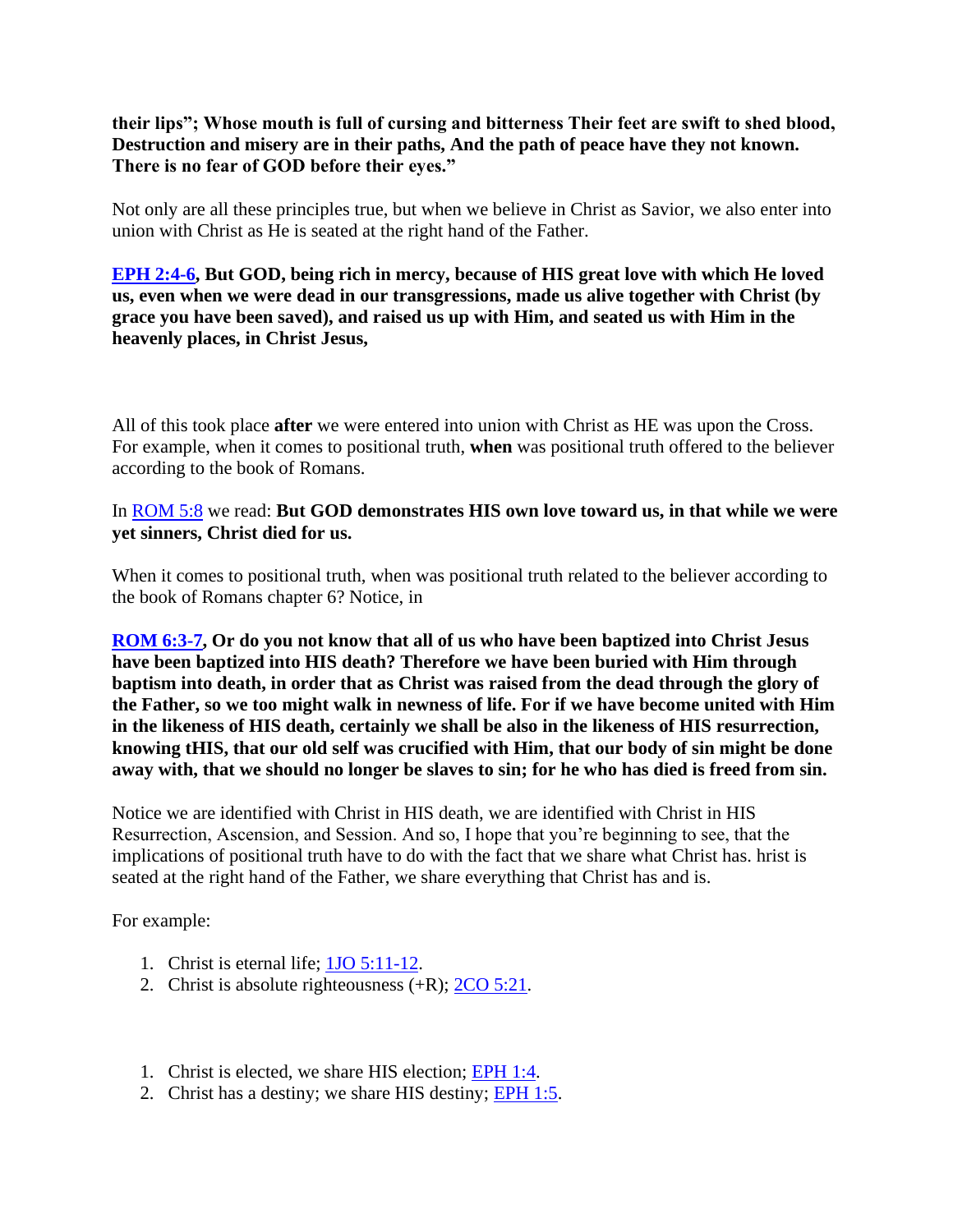**[EPH 1:2-3,](https://www.bibleserver.com/text/NIV/Ephesians1%3A2-3) Grace to you and peace and prosperity from GOD our Father and the LORD Jesus Christ. Blessed {be} the GOD and Father of our LORD Jesus Christ, who has blessed us with every spiritual blessing in the heavenly {places} in Christ, = en Christoo**

In [EPH 1:4,](https://www.bibleserver.com/text/NIV/Ephesians1%3A4) we have the Doctrine of Election in view; **just as He chose or elected us in Him before the foundation of the world, that we should be holy and blameless before Him.** (Not in love, which is really the first two words in verse 5.

In Verse 5, we have the Doctrine of Pre-destination or what we also refer to as the PPOG and your very own spiritual niche in life which is called your PSD.

## **[EPH 1:5,](https://www.bibleserver.com/text/NIV/Ephesians1%3A5) (In love) He predestined us to adoption as sons through Jesus Christ to Himself, according to the kind intention of HIS will,**

- 1. Christ is a Son to the Father, we are in union with Christ, we share HIS sonship; [2TI 2:1.](https://www.bibleserver.com/text/NIV/2Timothy2%3A1)
- 2. Christ is the heir; we share HIS heirship; **ROM 8:16-17.**

**[ROM 8:16-17,](https://www.bibleserver.com/text/NIV/Romans8%3A16-17) The Spirit Himself bears witness with our spirit that we are children of GOD, and if children, heirs also, heirs of GOD and fellow heirs with Christ, if indeed we suffer with Him in order that we may also be glorified with Him.**

- 1. Christ is sanctified, we share HIS sanctification; [1CO 1:2.](https://www.bibleserver.com/text/NIV/1Corinthians1%3A2)
- 2. Christ is a King; we share HIS kingdom; [2PE 1:11.](https://www.bibleserver.com/text/NIV/2Peter1%3A11)
- 3. Christ is a Royal priest; we share HIS priesthood; [HEB 10:10-14.](https://www.bibleserver.com/text/NIV/Hebrews10%3A10-14)
- 4. Christ is an ambassador; we share HIS ambassadorship; [2CO 5:20.](https://www.bibleserver.com/text/NIV/2Corinthians5%3A20)

Because of positional truth, our union with Christ and the grace provision of the filling of the Spirit, makes it possible for the believer to produce divine good. The phrase "in Me" is a reference to the believer in union with Christ.

THIS is a vital passage which is identified for us by the apostle Paul when he describes both the position and the condition of the average believer, [ROM 7:14-21.](https://www.bibleserver.com/text/NIV/Romans7%3A14-21)

**[ROM 7:14,](https://www.bibleserver.com/text/NIV/Romans7%3A14) "Certainly, we know that the law is spiritual, but I am of [belonging to the realm** of] **the flesh** [sin nature]**, sold in bondage to sin** [sin nature]**."**

As a reminder of what we are all capable of at any time look at, **[1CO 3:1-](https://www.bibleserver.com/text/NIV/1Corinthians3%3A1)3, And I, brethren, could not speak to you as to spiritual men** [believers in the PPOG]**, but as to men of the flesh**  [carnal believers controlled by the sin nature]**, as to babes in Christ** [childish believers]**. I gave you milk to drink, and not solid food** [advanced doctrine]**, for you were not yet able to receive it; in fact, even now you are not yet able. For you are still fleshly** [or belonging to the sin nature]**. For since there is jealousy and strife among you, are you not belonging to the sin nature, and are you not walking like mere men?"**